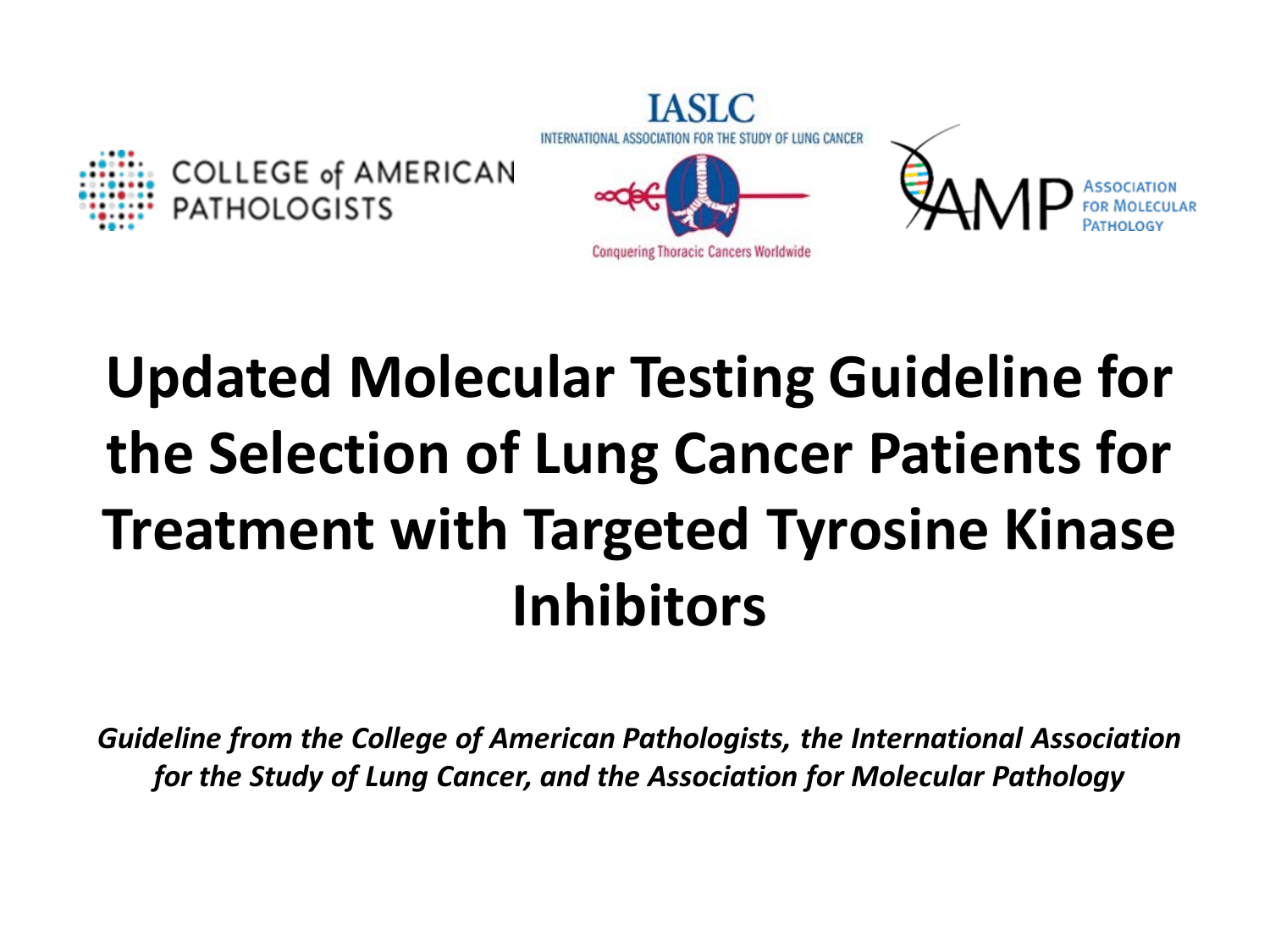## **What is the Purpose of the Guideline?**

- **The guideline sets the standards for the molecular analysis of lung cancers in order to guide targeted therapy treatment decisions based on the molecular results.**
- **Targeted tyrosine kinase inhibitor (TKI) therapy provides significant improvement in survival and quality of life for those patients whose tumors harbor certain specific molecular alterations.**
- **Guideline and consensus statements are supported by the best available evidence and expert consensus and they are intended to assist physicians and patients in clinical decision-making.**
- **However, it is the responsibility of the treating physician or other health care provider, relying on independent experience and knowledge, to determine the best course of treatment for the patient.**

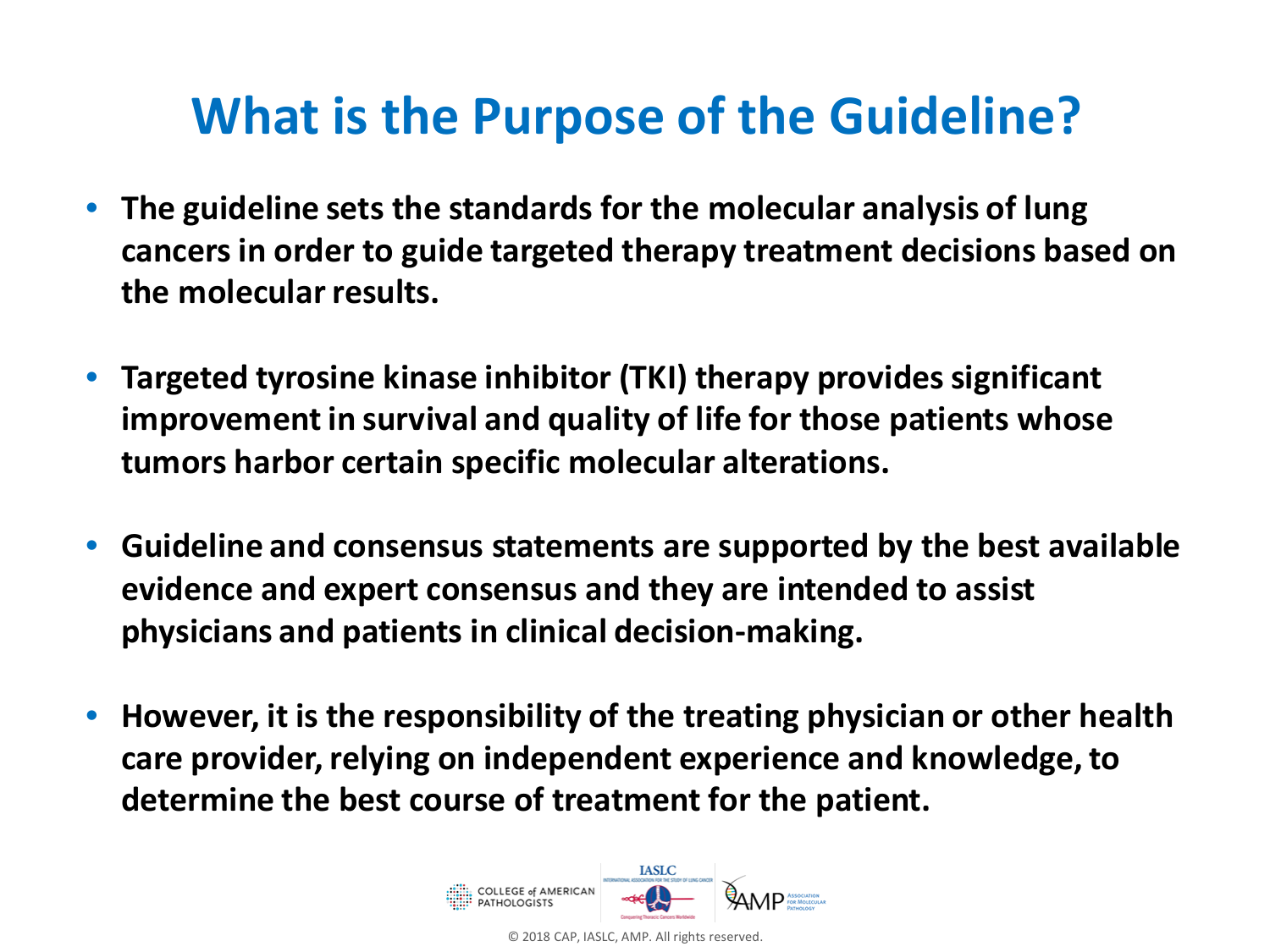## **Why Revise the Guideline?**

The original guideline, *Molecular Testing Guideline for Selection of Lung Cancer Patients for EGFR and ALK Tyrosine Kinase Inhibitors: Guideline from the College of American Pathologists, the International Association for the Study of Lung Cancer, and the Association for Molecular Pathology,* was published in 2013.

#### **There is a continuous, rapid flow of information and new evidence being published on:**

- New therapies
- New biomarkers for targeted therapies
- Advances in current and new technologies

#### **Existing guidelines must be updated periodically.**

• National Guideline Clearinghouse: ≥5 years without an update is considered a guideline that is no longer current

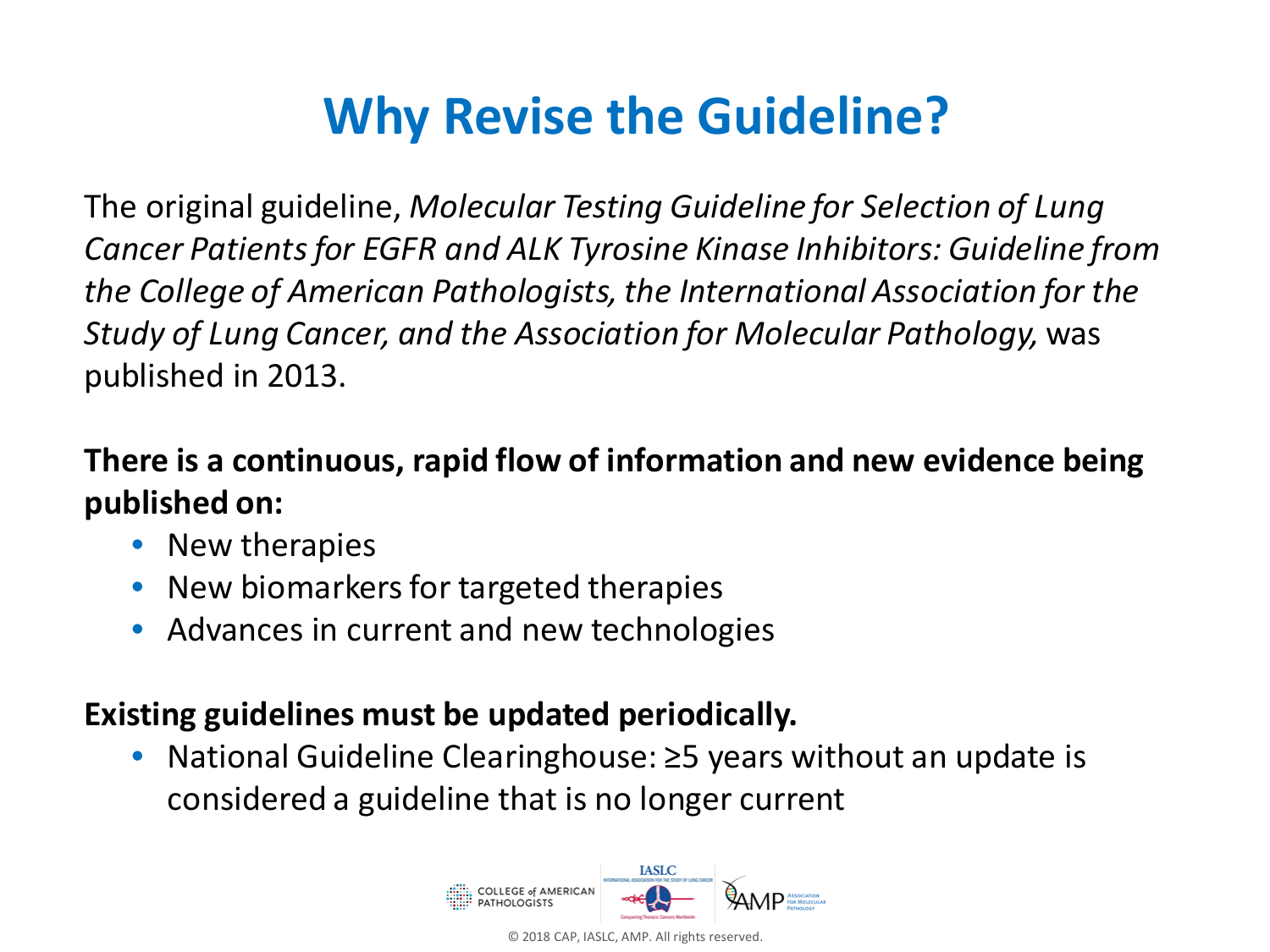## **Content of the Updated Guideline**

New evidence supporting or refuting the original 2013 guideline was reviewed and used to reaffirm, modify the strength of, or change entirely the recommendations.

#### **The revision focuses on new recommendations in five specific content areas:**

- 1) Which new genes should be tested for lung cancer patients?
- 2) What methods should be used to perform molecular testing?
- 3) Is molecular testing appropriate for lung cancers that do not have an adenocarcinoma component?
- 4) What testing is indicated for patients with targetable mutations who have relapsed on targeted therapy?
- 5) What is the role of testing for circulating cell free DNA for lung cancer patients?

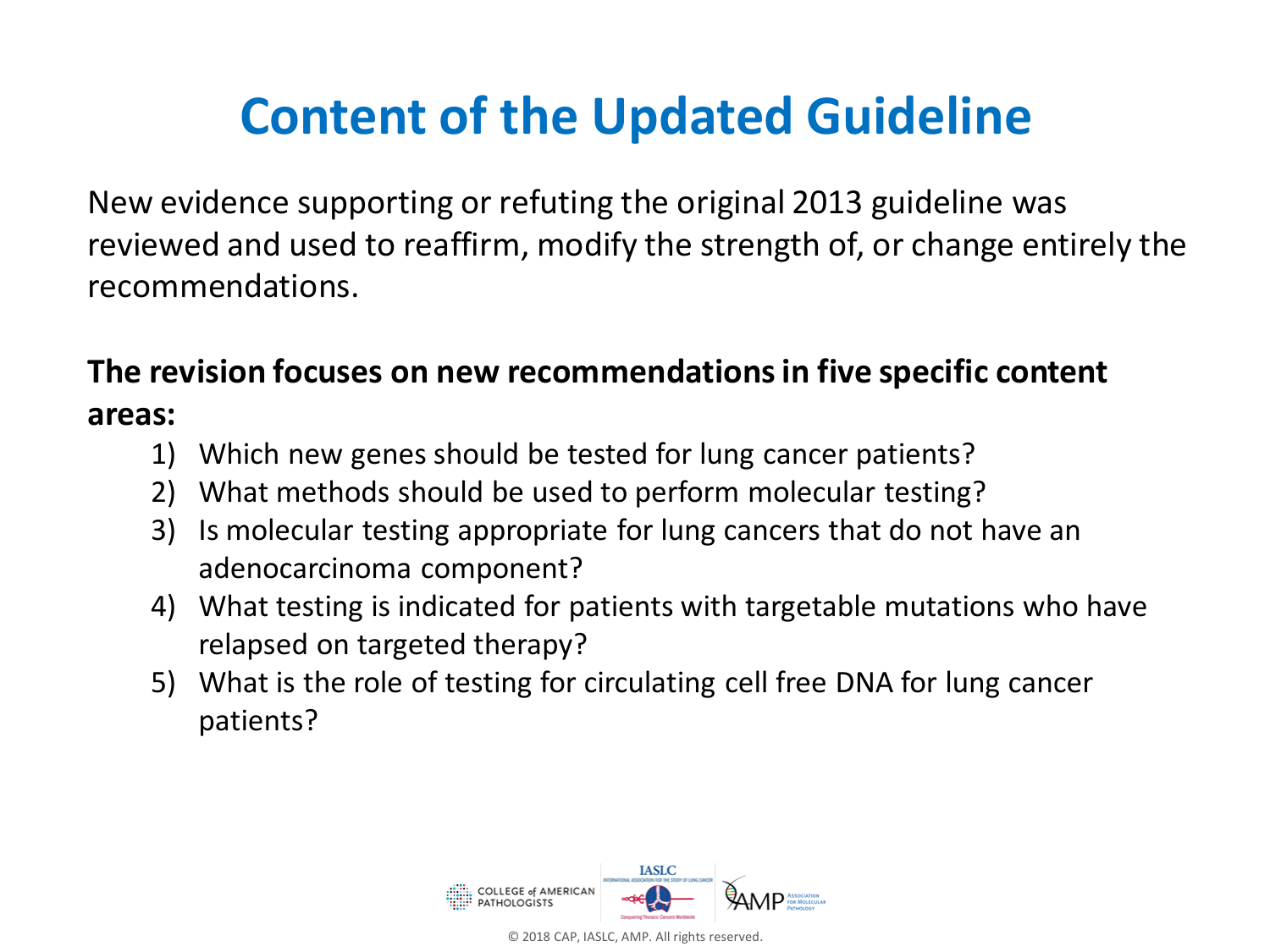## **Content of the Updated Guideline**

- The role of diagnostic support for immunomodulatory therapies emerged after the revision process was significantly underway.
- While this topic was not subject to the systematic review of evidence, the expert panel issued an opinion statement regarding the use of biomarkers to select patients for immunomodulatory therapies.

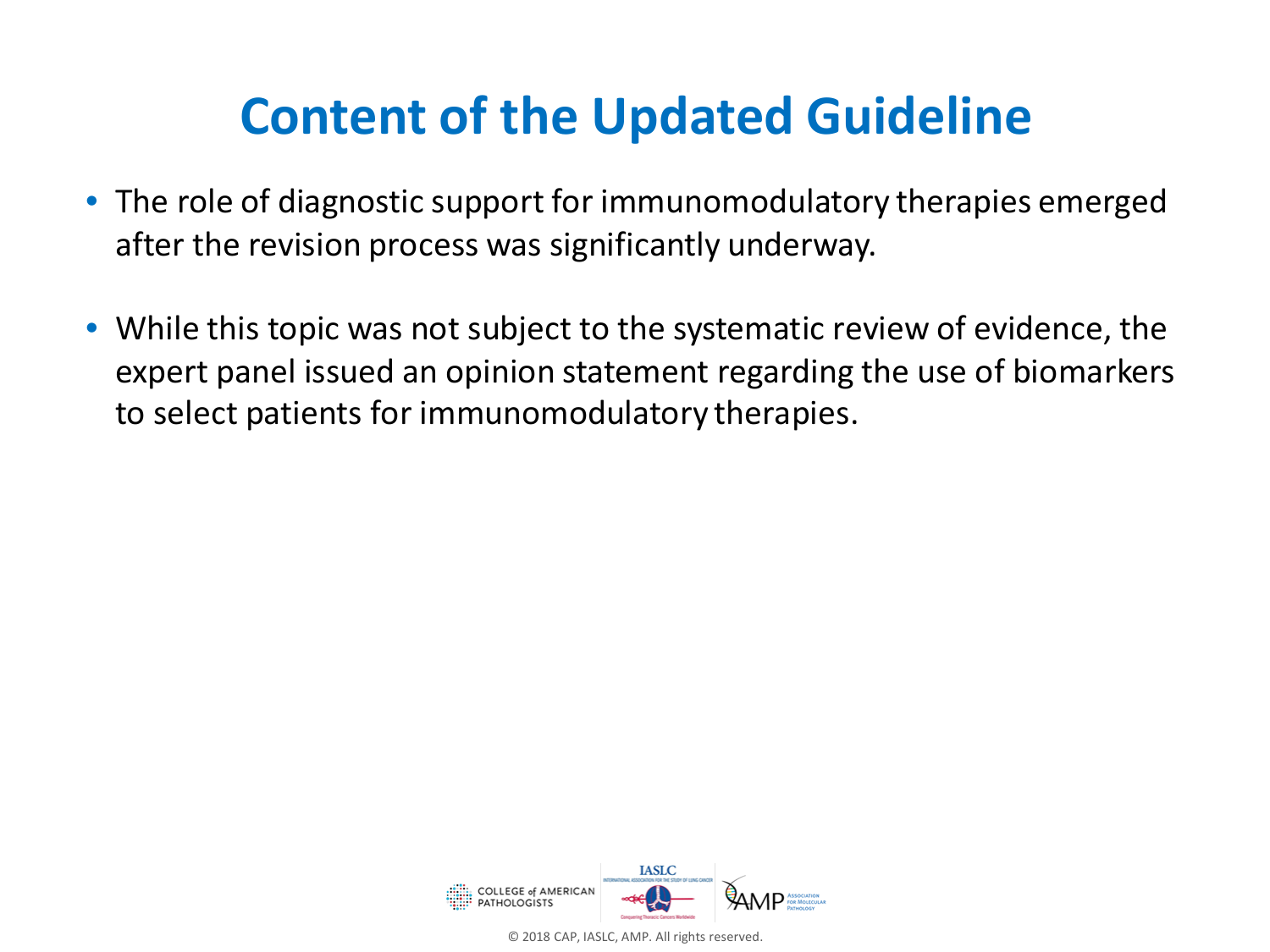## **Biomarker Categories**

#### **Biomarkers in this guideline are stratified into three categories:**

- The first are "must test" biomarkers, which are standard-of-care for all patients with advanced lung cancer with an adenocarcinoma component who are being considered for an approved targeted therapy.
- Second are "should test" biomarkers, which are used to direct patients to clinical trials and which should be included in any large sequencing panel that is performed for lung cancer patients, but which are not required for laboratories that only perform single gene assays.
- All remaining candidate biomarkers are "investigational," and are therefore not recommended for routine clinical use at this time.

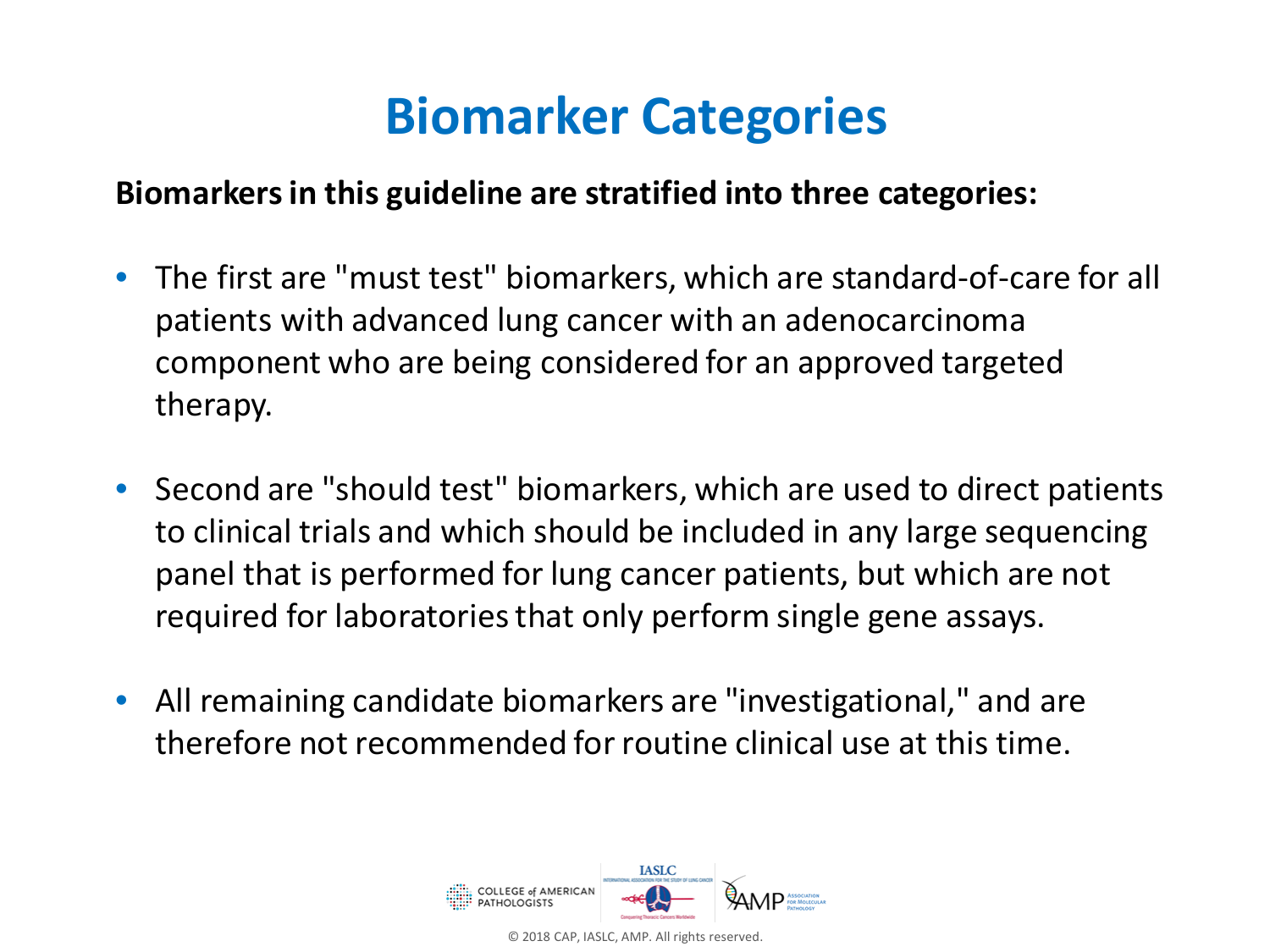# **Grades for Strength of Recommendations**

| <b>Designation</b>                        | <b>Recommendation</b>                                                                                                       | <b>Rationale</b>                                                                                                                                                                                                                                      |
|-------------------------------------------|-----------------------------------------------------------------------------------------------------------------------------|-------------------------------------------------------------------------------------------------------------------------------------------------------------------------------------------------------------------------------------------------------|
| <b>Strong</b><br><b>Recommendation</b>    | Recommend for or against a<br>particular molecular testing<br>practice for lung cancer (can<br>include "must" or "should"). | Supported by convincing (high) or<br>adequate (intermediate) quality of<br>evidence and clear benefit that<br>outweighs any harms.                                                                                                                    |
| <b>Recommendation</b>                     | Recommend for or against a<br>particular molecular testing<br>practice for lung cancer (can<br>include "should" or "may").  | Some limitations in quality of evidence<br>(adequate [intermediate] or inadequate<br>[low]), balance of benefits and harms,<br>values or costs but panel concludes that<br>there is sufficient evidence and/or<br>benefit to inform a recommendation. |
| <b>Expert Consensus</b><br><b>Opinion</b> | Recommend for or against a<br>particular molecular testing<br>practice for lung cancer (can<br>include "should" or "may").  | Serious limitations in quality of evidence<br>(inadequate [low, very low] or<br>insufficient), balance of benefits and<br>harms, values or costs but panel<br>consensus is that a statement is<br>necessary.                                          |
| <b>No</b><br><b>Recommendation</b>        | No recommendation for or<br>against a particular molecular<br>testing practice for lung cancer.                             | Insufficient evidence or agreement of the<br>balance of benefits and harms, values or<br>costs to provide a consensus<br>recommendation at this time.                                                                                                 |



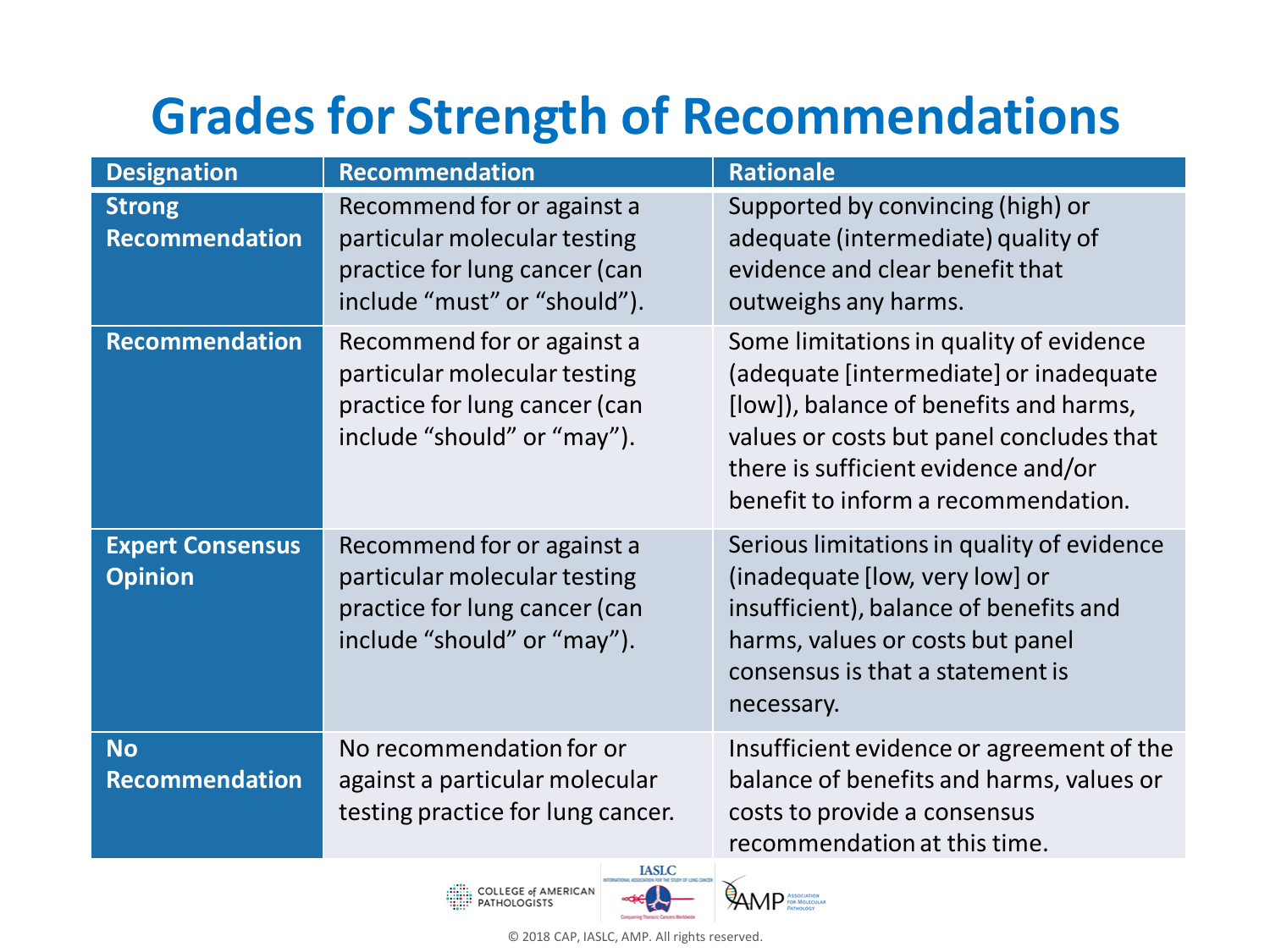# **2013 vs 2018 Grades for Strength of Recommendations**

| <b>Rationale</b>                                                                                                                                                                                                               | 2013<br><b>Recommendation</b><br><b>Designation</b> | 2018<br><b>Recommendation</b><br><b>Designation</b> |
|--------------------------------------------------------------------------------------------------------------------------------------------------------------------------------------------------------------------------------|-----------------------------------------------------|-----------------------------------------------------|
| Convincing (high) or adequate (intermediate) quality of<br>evidence and clear benefit that outweighs any harms.                                                                                                                | Recommendation                                      | <b>Strong</b><br>Recommendation                     |
| Adequate (intermediate) or inadequate (low) quality of<br>evidence with balance of benefits and harms, values, or<br>costs but panel concludes that there is sufficient evidence<br>and/or benefit to inform a recommendation. | Recommendation                                      | Recommendation                                      |
| Inadequate (low) or insufficient evidence with balance of<br>benefits and harms, values or costs but panel consensus<br>that a statement is necessary.                                                                         | Suggestion                                          | <b>Expert Consensus</b><br>Opinion                  |
| Inadequate (very low) or insufficient evidence quality<br>evidence, with balance of benefits and harms, values or<br>costs but panel consensus that a statement is necessary.                                                  | <b>Expert Consensus</b><br>Opinion                  | <b>Expert Consensus</b><br>Opinion                  |
| Insufficient evidence, confidence or agreement of the<br>balance of benefits and harms, values or costs to provide a<br>consensus recommendation at this time.                                                                 | <b>Expert Consensus</b><br>Opinion                  | <b>No</b><br>Recommendation                         |

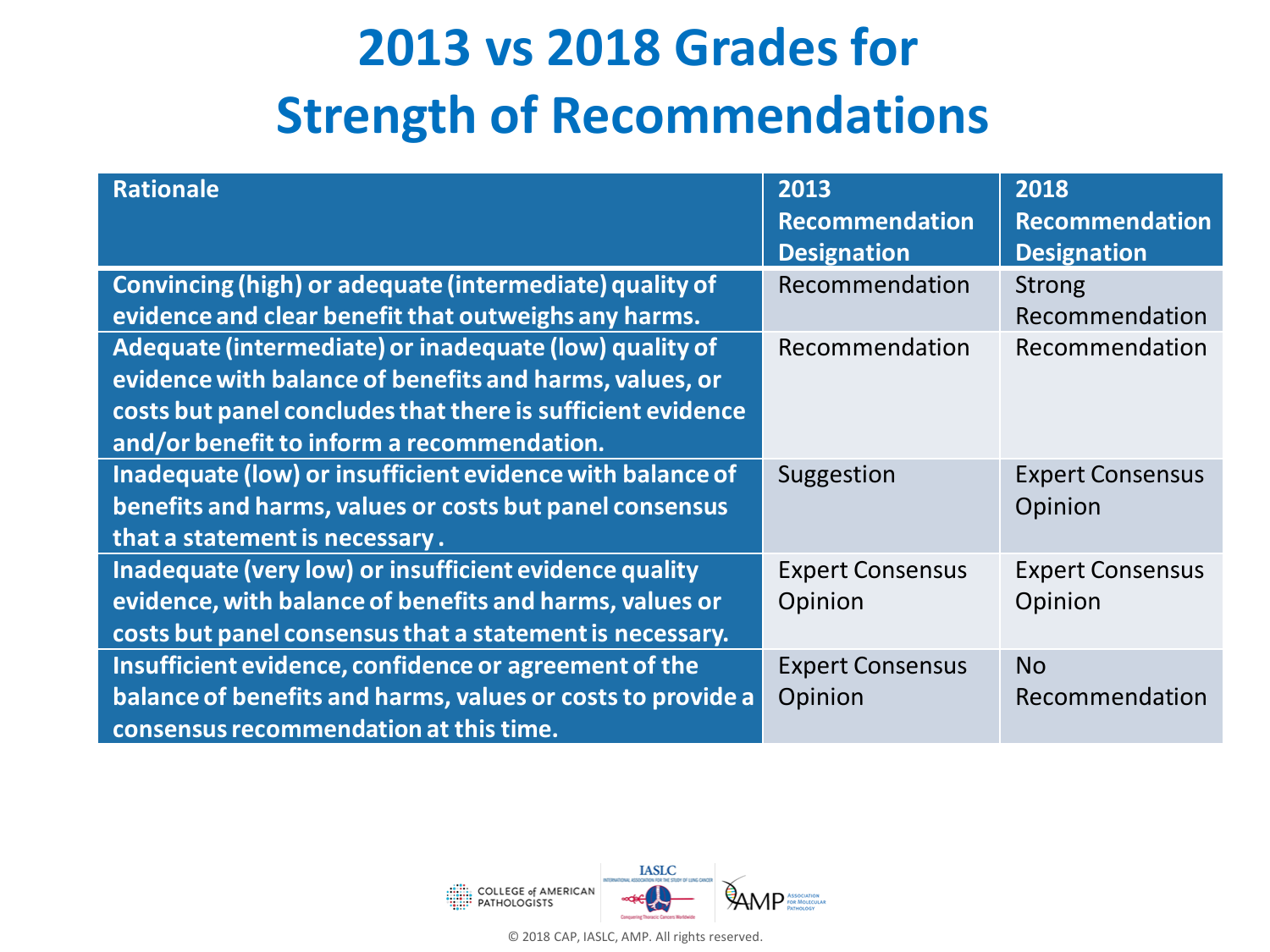## **Reaffirmed 2013 Recommendation Statements**

**Recommendation:** Physicians should use molecular testing for the appropriate genetic targets on either primary or metastatic lung lesions to guide initial therapy selection.

**Recommendation:** Pathologists and laboratories should not use *EGFR* copy number analysis (i.e., FISH or CISH) to select patients for EGFR-targeted tyrosine kinase inhibitor therapy.

**Expert Consensus Opinion:** Molecular testing of tumors at diagnosis from patients presenting with early stage disease is encouraged, but the decision to do so should be made locally by each laboratory, in collaboration with its multidisciplinary oncology team.

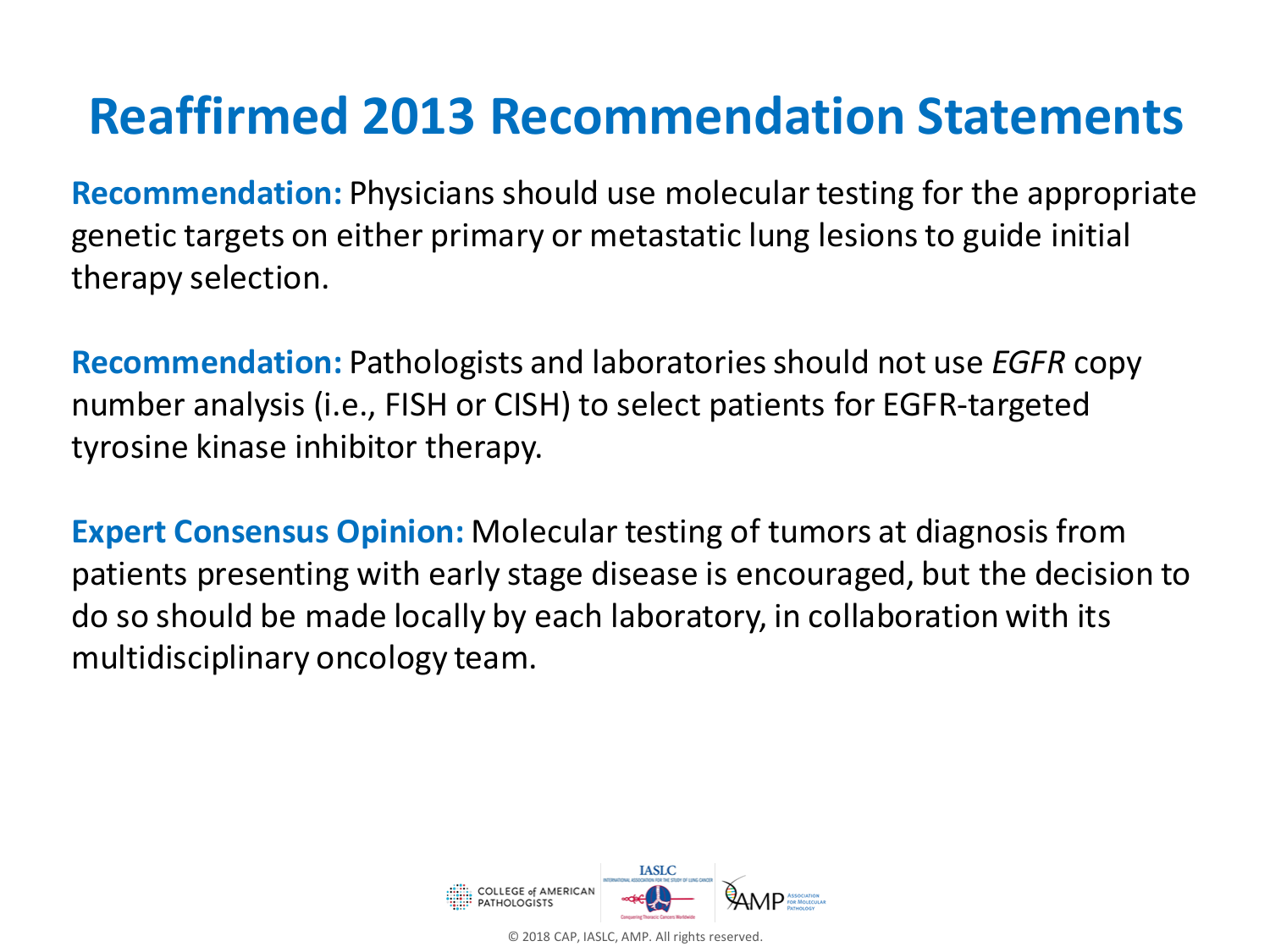## **Updated 2013 Recommendation Statements**

**Strong Recommendation:** Physicians must use *EGFR* and *ALK* molecular testing for lung adenocarcinoma patients at the time of diagnosis for patients presenting with advanced stage disease or at progression in patients who originally presented with lower stage disease but were not previously tested.

**Recommendation:** Pathologists may utilize either cell blocks or other cytologic preparations as suitable specimens for lung cancer biomarker molecular testing.

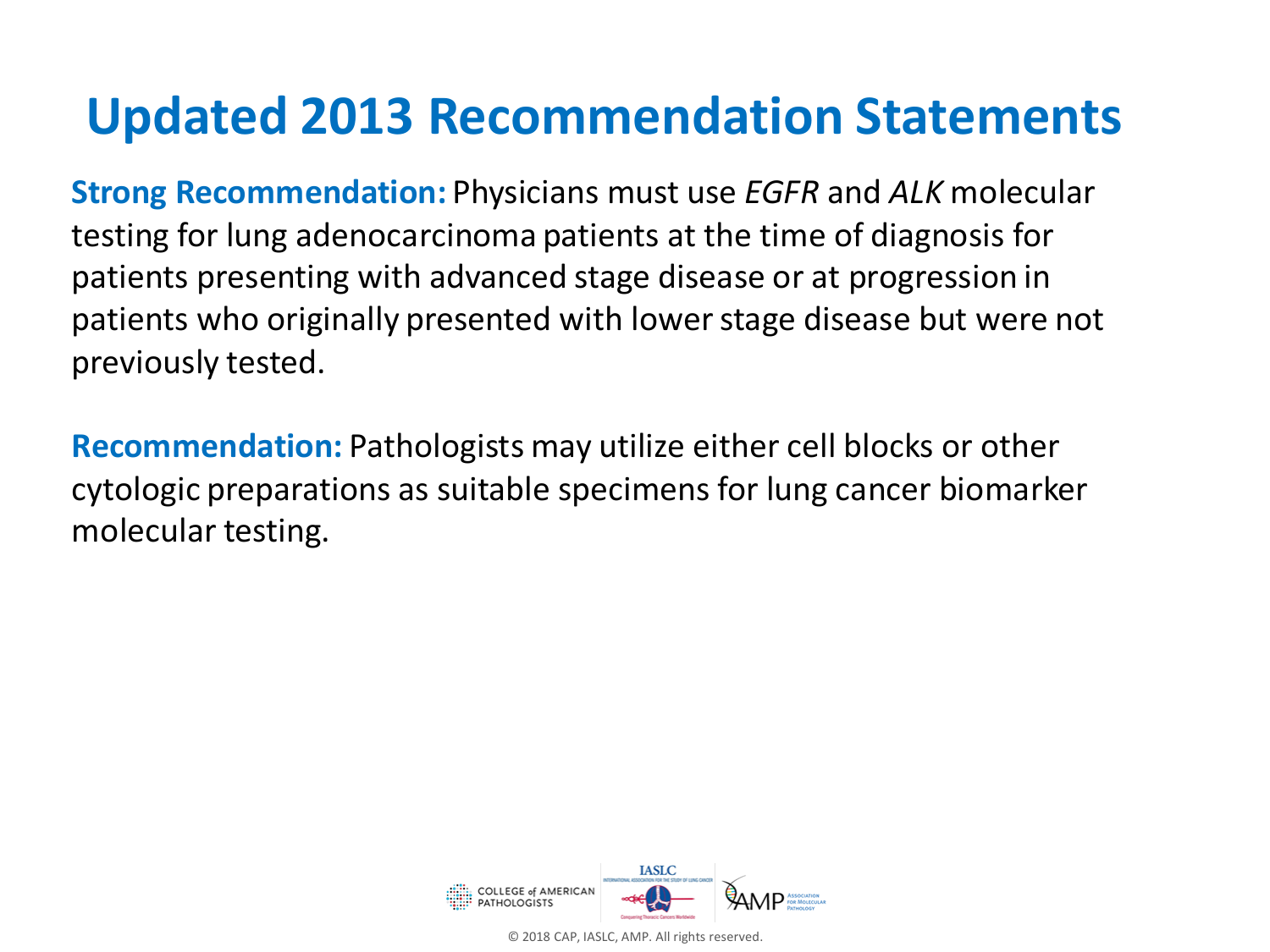## **Updated 2013 Recommendation Statements**

**Expert Consensus Opinion:** Laboratories should employ, or have available at an external reference laboratory, clinical lung cancer biomarker molecular testing assays that are able to detect molecular alterations in specimens with as little as 20% cancer cells.

**Strong Recommendation:** Laboratories should not use total EGFR expression by IHC testing to select patients for EGFR-targeted tyrosine kinase inhibitor therapy.

**Recommendation:** Laboratories should not use *EGFR* mutation specific IHC testing to select patients for EGFR-targeted tyrosine kinase inhibitor therapy.

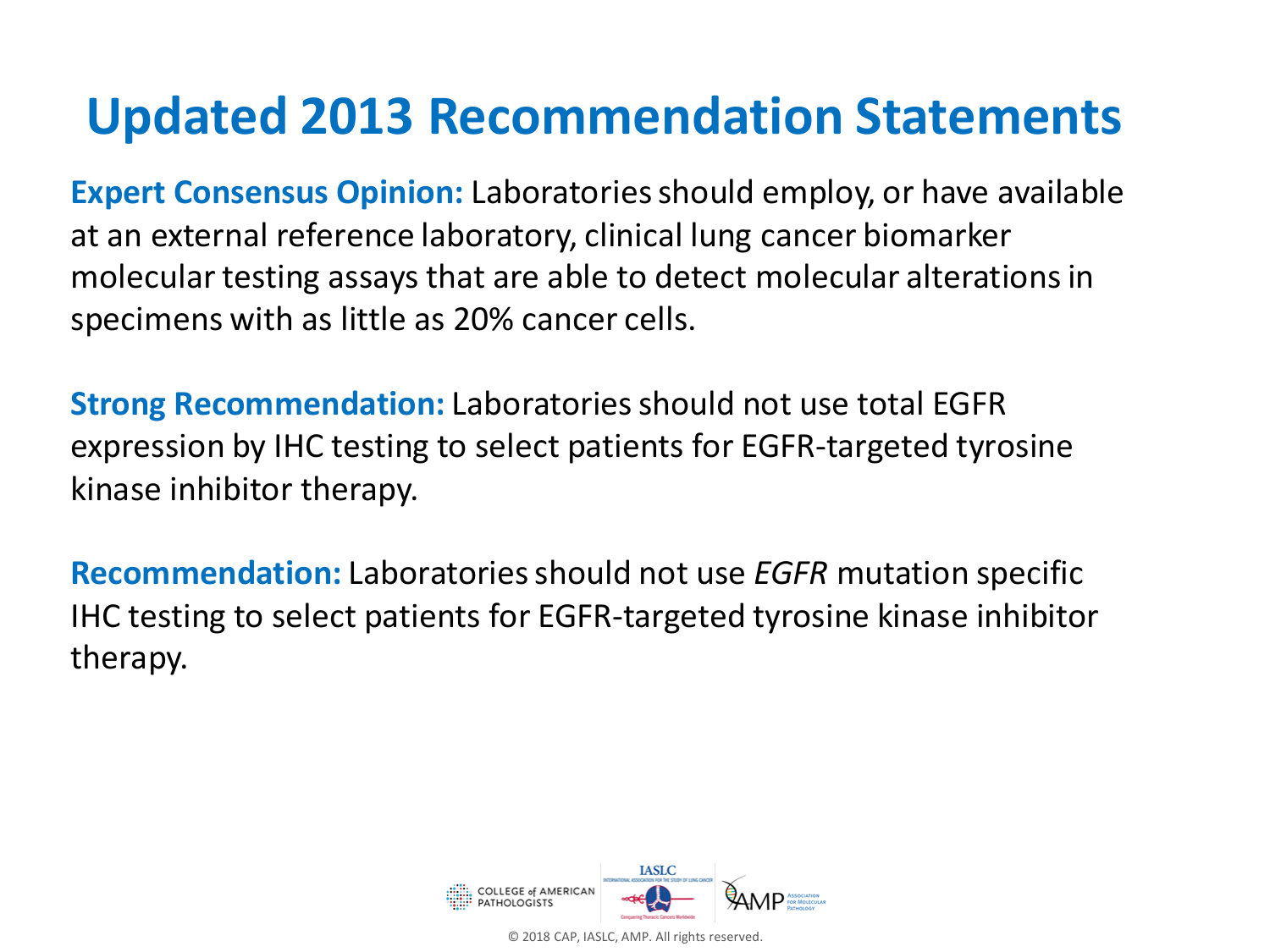#### **Key Question 1: Which new genes should be tested for lung cancer patients?**

**Strong Recommendation:** *ROS1* testing must be performed on all lung adenocarcinoma patients, irrespective of clinical characteristics.

**Expert Consensus Opinion: BRAF** molecular testing is currently not indicated as a routine stand-alone assay outside the context of a clinical trial. It is appropriate to include *BRAF* as part of larger testing panels performed either initially or when routine *EGFR*, *ALK*, and *ROS1* testing are negative.

**Expert Consensus Opinion: RET** molecular testing is currently not indicated as a routine stand-alone assay outside the context of a clinical trial. It is appropriate to include *RET* as part of larger testing panels performed either initially or when routine *EGFR*, *ALK*, and *ROS1* testing are negative.

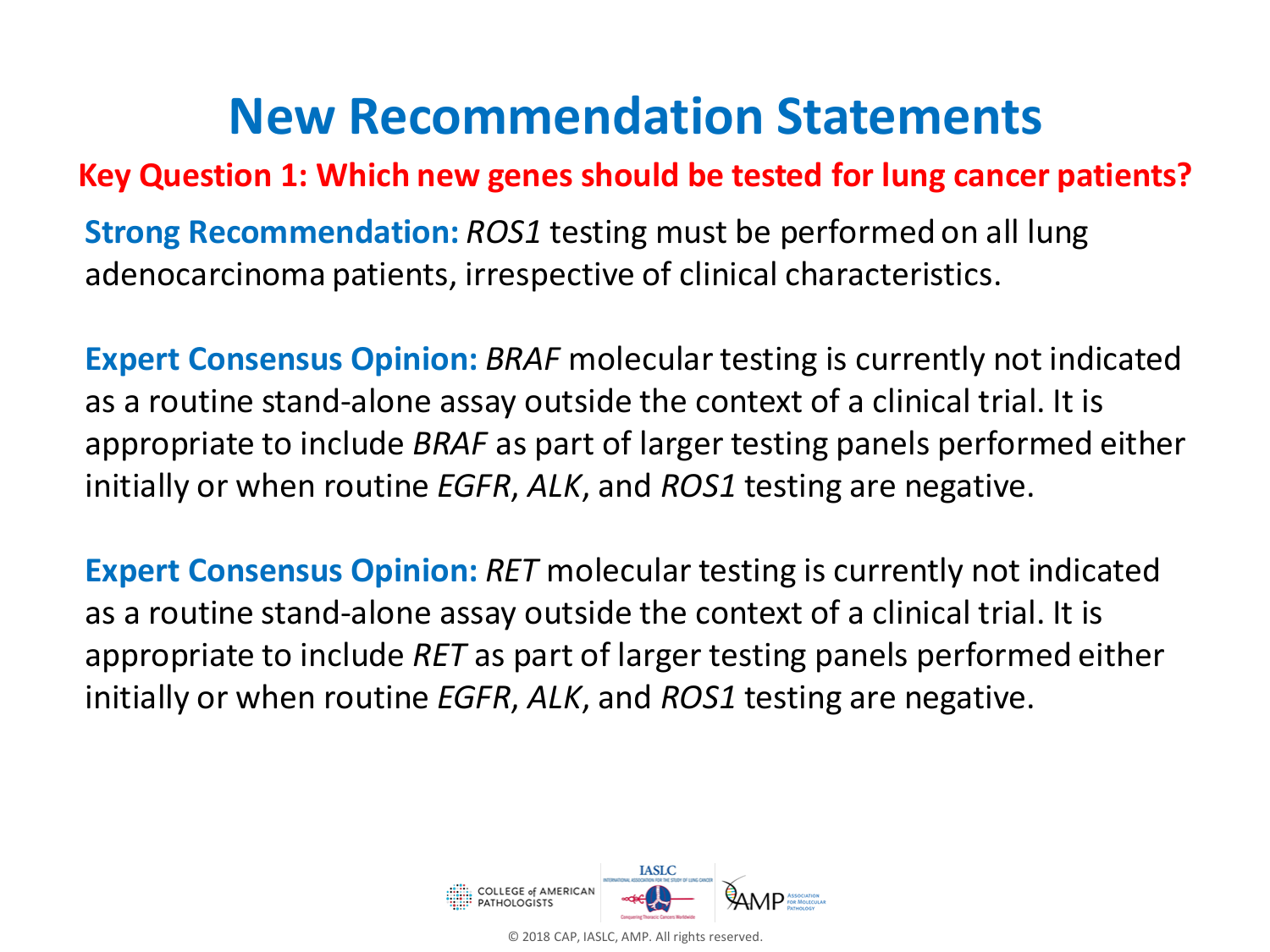**Key Question 1: Which new genes should be tested for lung cancer patients?** 

**Expert Consensus Opinion:** *ERBB2 (HER2)* molecular testing is not indicated as a routine stand-alone assay outside the context of a clinical trial. It is appropriate to include *ERBB2 (HER2)* as part of larger testing panels performed either initially or when routine *EGFR, ALK*, and *ROS1* testing are negative.

**Expert Consensus Opinion:** *KRAS* molecular testing is not indicated as a routine stand-alone assay as a sole determinant of targeted therapy. It is appropriate to include *KRAS* as part of larger testing panels performed either initially or when routine *EGFR, ALK*, and *ROS1* testing are negative.

**Expert Consensus Opinion:** *MET* molecular testing is not indicated as a routine stand-alone assay outside the context of a clinical trial. It is appropriate to include *MET* as part of larger testing panels performed either initially or when routine *EGFR, ALK*, and *ROS1* testing are negative.

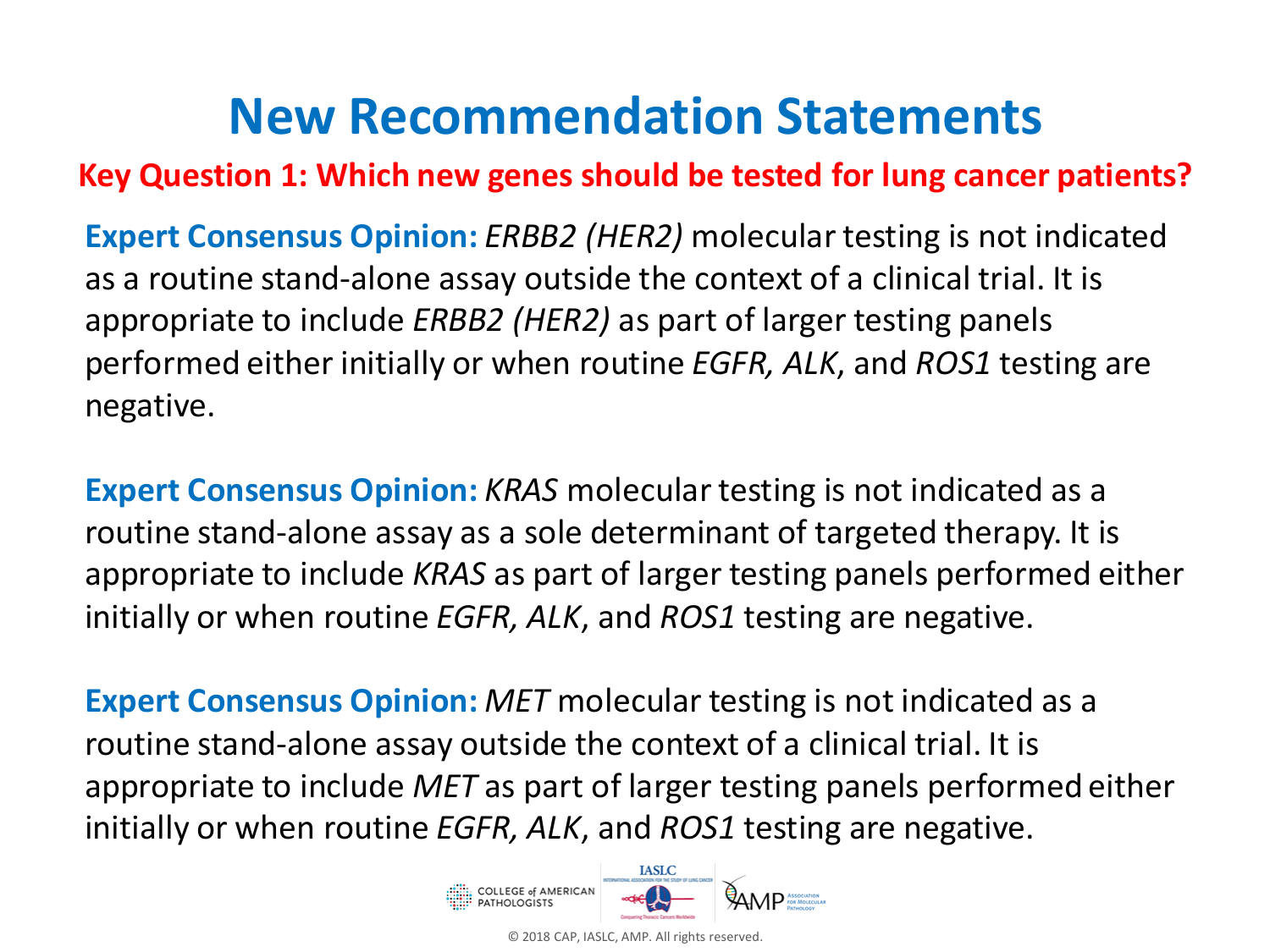#### **Key Question 2: What methods should be used to perform molecular testing?**

**Expert Consensus Opinion:** *ROS1* IHC may be used as a screening test in advanced stage lung adenocarcinoma patients; however, positive *ROS1* IHC results should be confirmed by a molecular or cytogenetic method.

**Recommendation:** Immunohistochemistry (IHC) is an equivalent alternative to FISH for *ALK* testing.

**Expert Consensus Opinion:** Multiplexed genetic sequencing panels are preferred over multiple single-gene tests to identify other treatment options beyond *EGFR*, *ALK*, and *ROS1*.

**Expert Consensus Opinion:** Laboratories should ensure test results that are unexpected, discordant, equivocal, or otherwise of low confidence are confirmed or resolved using an alternative method or sample.

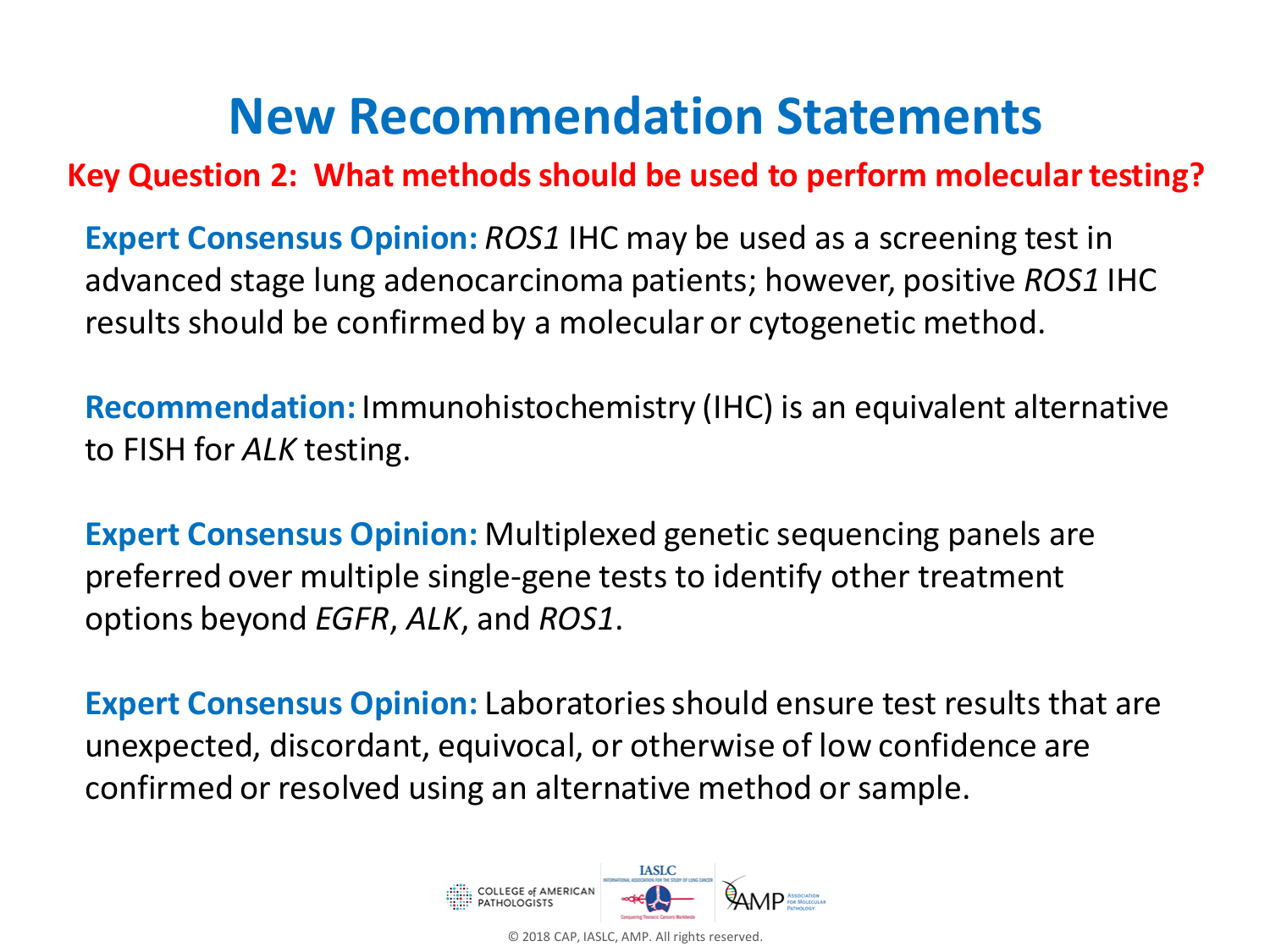#### **Key Question 3: Is molecular testing appropriate for lung cancers that do not have an adenocarcinoma component?**

**Expert Consensus Opinion:** Physicians may use molecular biomarker testing in tumors with histologies other than adenocarcinoma when clinical features indicate a higher probability of an oncogenic driver.

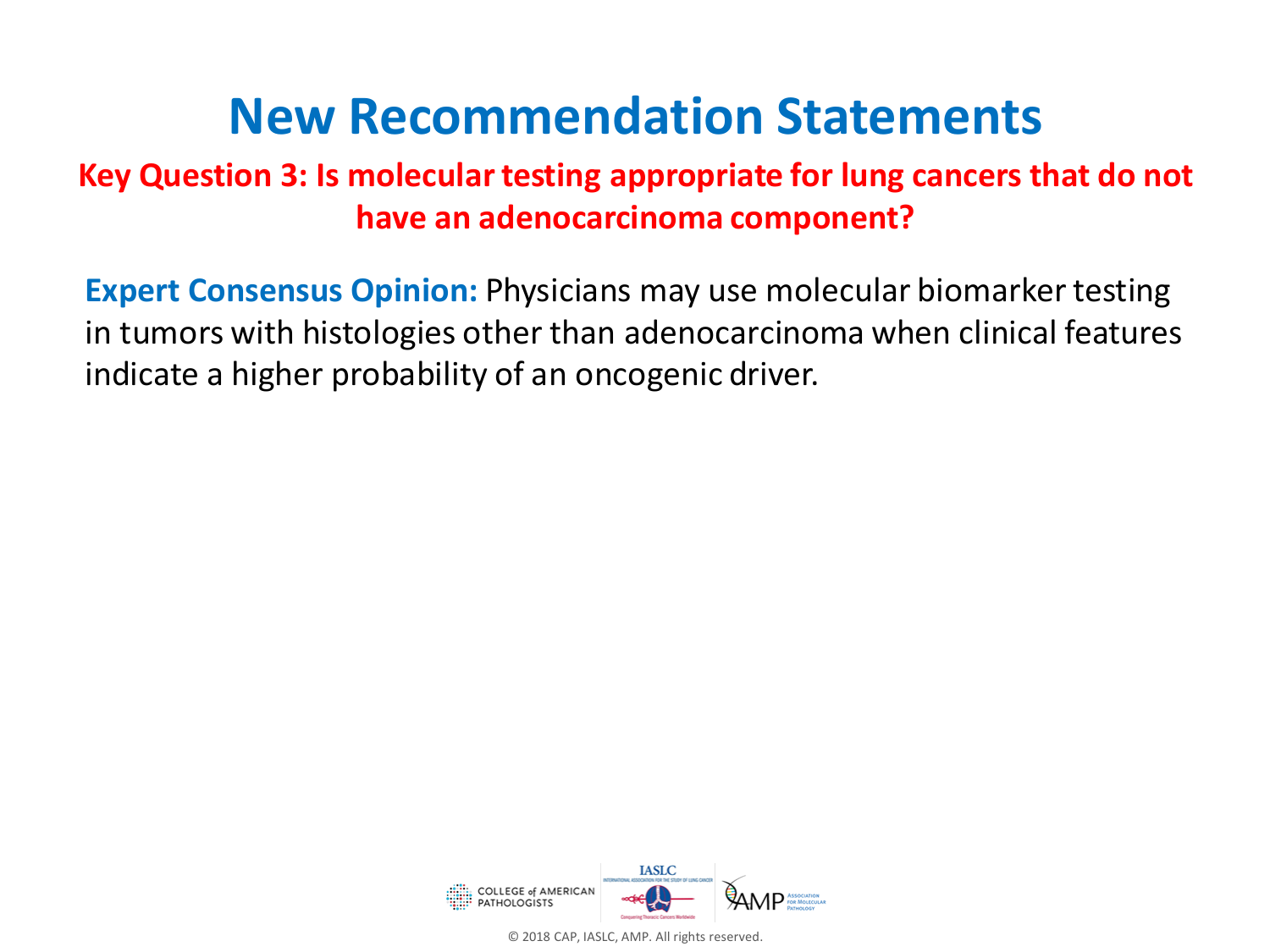#### **Key Question 4: What testing is indicated for patients with targetable mutations who have relapsed on targeted therapy?**

**Strong Recommendation:** In lung adenocarcinoma patients who harbor sensitizing *EGFR* mutations and have progressed after treatment with an EGFRtargeted TKI, physicians must use *EGFR* T790M mutational testing when selecting patients for third-generation EGFR-targeted therapy.

**Recommendation:** Laboratories testing for *EGFR* T790M mutation in patients with secondary clinical resistance to *EGFR*-targeted kinase inhibitors should deploy assays capable of detecting *EGFR* T790M mutations in as little as 5% of viable cells.

**No Recommendation:** There is currently insufficient evidence to support a recommendation for or against routine testing for *ALK* mutational status for lung adenocarcinoma patients with sensitizing *ALK* mutations who have progressed after treatment with an *ALK*-targeted tyrosine kinase inhibitor.

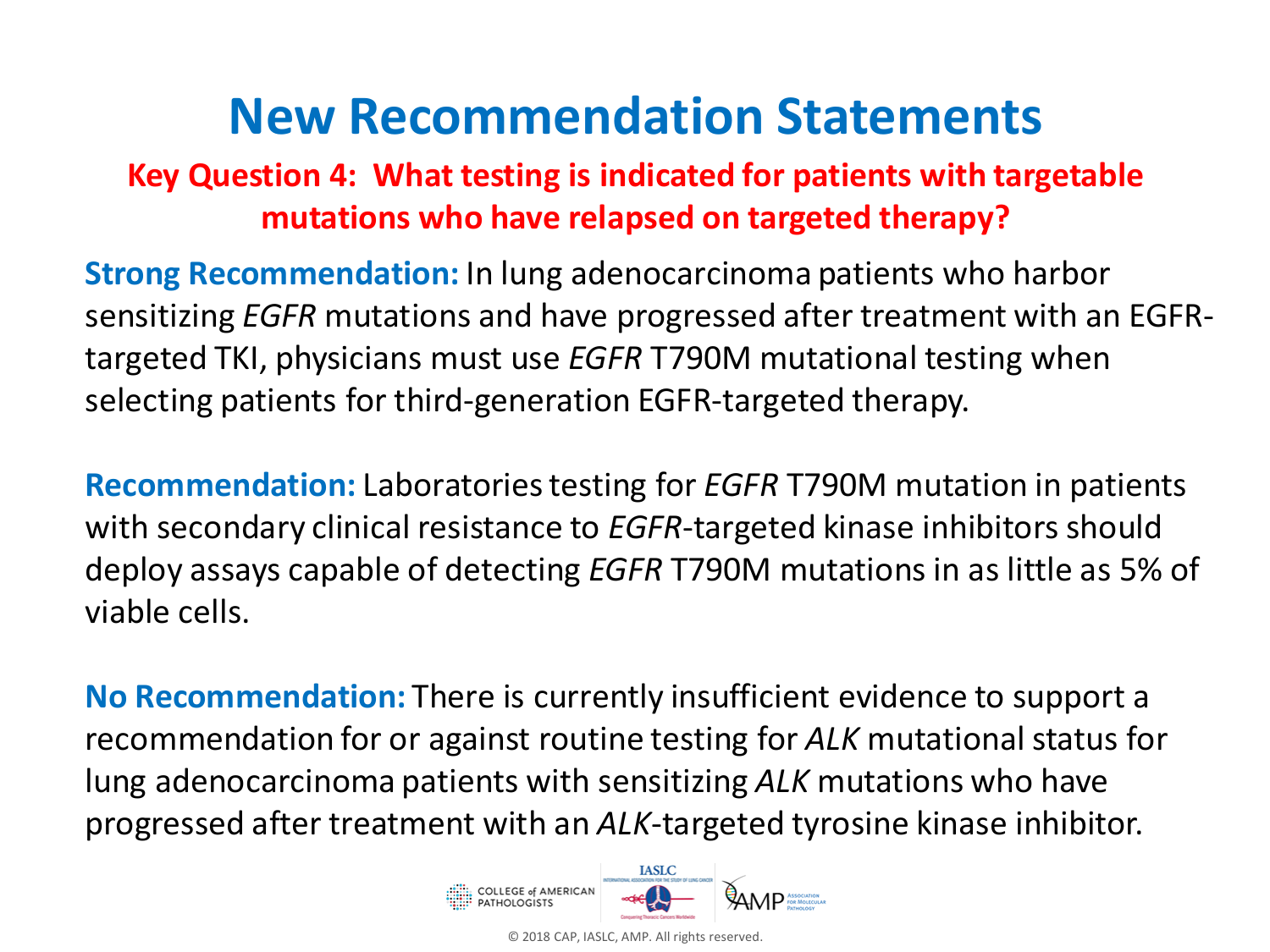#### **Key Question 5: What is the role of testing for circulating, cell-free DNA for lung cancer patients?**

**No Recommendation:** There is currently insufficient evidence to support the use of circulating cell-free plasma DNA (cfDNA) molecular methods for the diagnosis of primary lung adenocarcinoma.

**Recommendation:** In some clinical settings in which tissue is limited and/or insufficient for molecular testing, physicians may use a cell-free plasma DNA (cfDNA) assay to identify *EGFR* mutations.

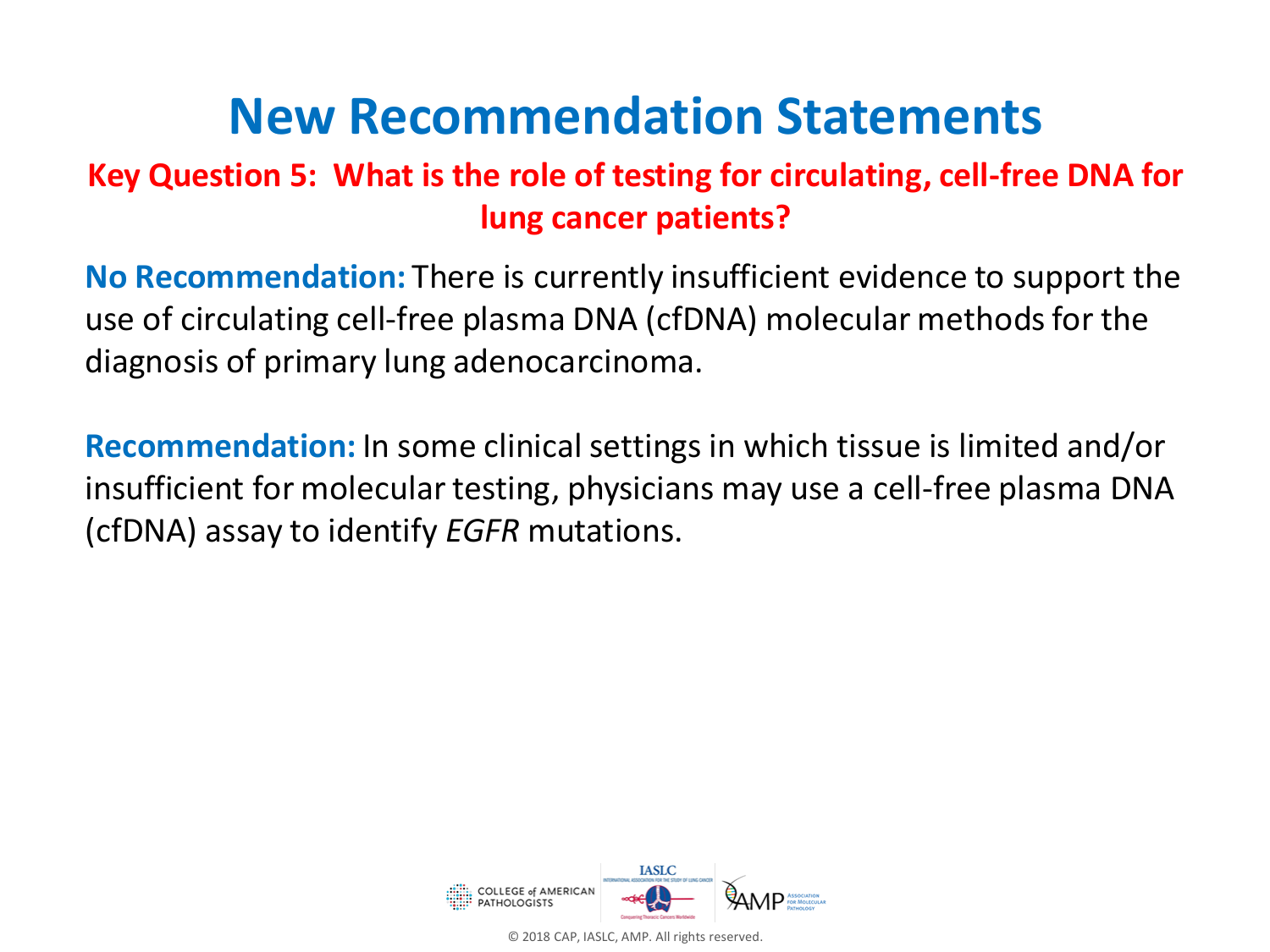#### **Key Question 5: What is the role of testing for circulating cell-free DNA for lung cancer patients?**

**Expert Consensus Opinion:** Physicians may use cell-free plasma DNA (cfDNA) methods to identify *EGFR* T790M mutations in lung adenocarcinoma patients with progression or secondary clinical resistance to EGFR-targeted tyrosine kinase inhibitors; testing of the tumor sample is recommended if the plasma result is negative.

**No Recommendation:** There is currently insufficient evidence to support the use of circulating tumor cell (CTC) molecular analysis for the diagnosis of primary lung adenocarcinoma, the identification of *EGFR* or other mutations, or the identification of *EGFR* T790M mutations at the time of *EGFR* TKIresistance.

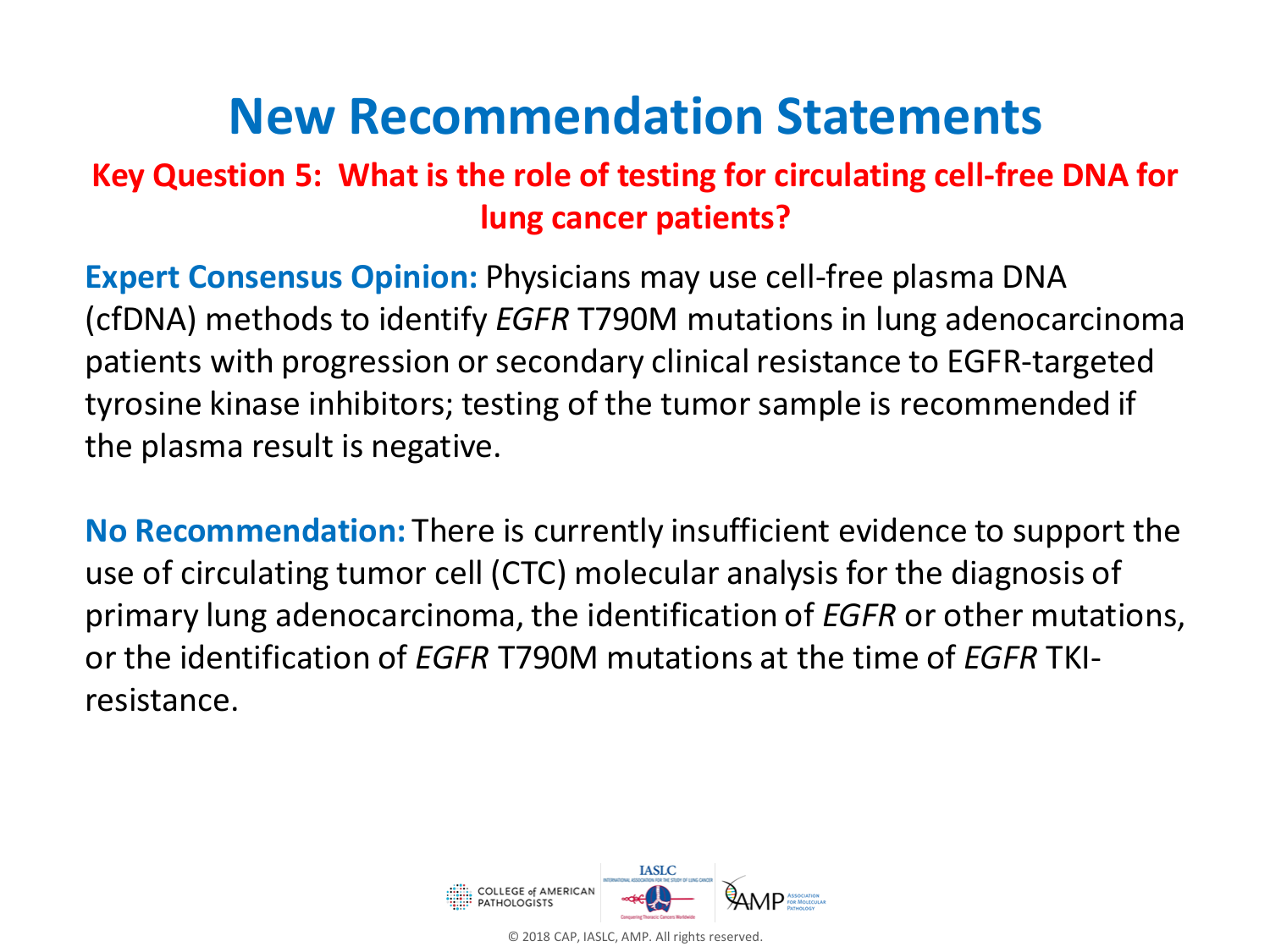# **Emerging Markers for Molecular Testing in Lung Cancer**

| Mitogen-Activated Protein Kinase Kinase 1 (MEK1/MAP2K1)                         |
|---------------------------------------------------------------------------------|
| <b>Fibroblast Growth Factor Receptor 1-4 (FGFR 1-4)</b>                         |
| Neurotrophic Tyrosine Kinase, Receptor, Type $1 - 3$ (NTRK1-3)                  |
| <b>Neuregulin 1 (NRG1)</b>                                                      |
| Ras-Like Without CAAX 1 (RIT1)                                                  |
| <b>Neurofibromin 1 (NF1)</b>                                                    |
| Phosphatidylinositol-4,5-Bisphosphate 3-Kinase Catalytic Subunit Alpha (PIK3CA) |
| <b>AKT Serine/Threonine Kinase 1 (AKT1)</b>                                     |
| <b>NRAS Proto-Oncogene, GTPase (NRAS)</b>                                       |
| <b>Mechanistic Target Of Rapamycin (MTOR)</b>                                   |
| Tuberous Sclerosis 1 (TSC1)                                                     |
| Tuberous Sclerosis 2 (TSC2)                                                     |
| <b>KIT Proto-Oncogene Receptor Tyrosine Kinase (KIT)</b>                        |
| Platelet Derived Growth Factor Receptor Alpha (PDGFRA)                          |
| Discoidin Domain Receptor Tyrosine Kinase 2 (DDR2)                              |

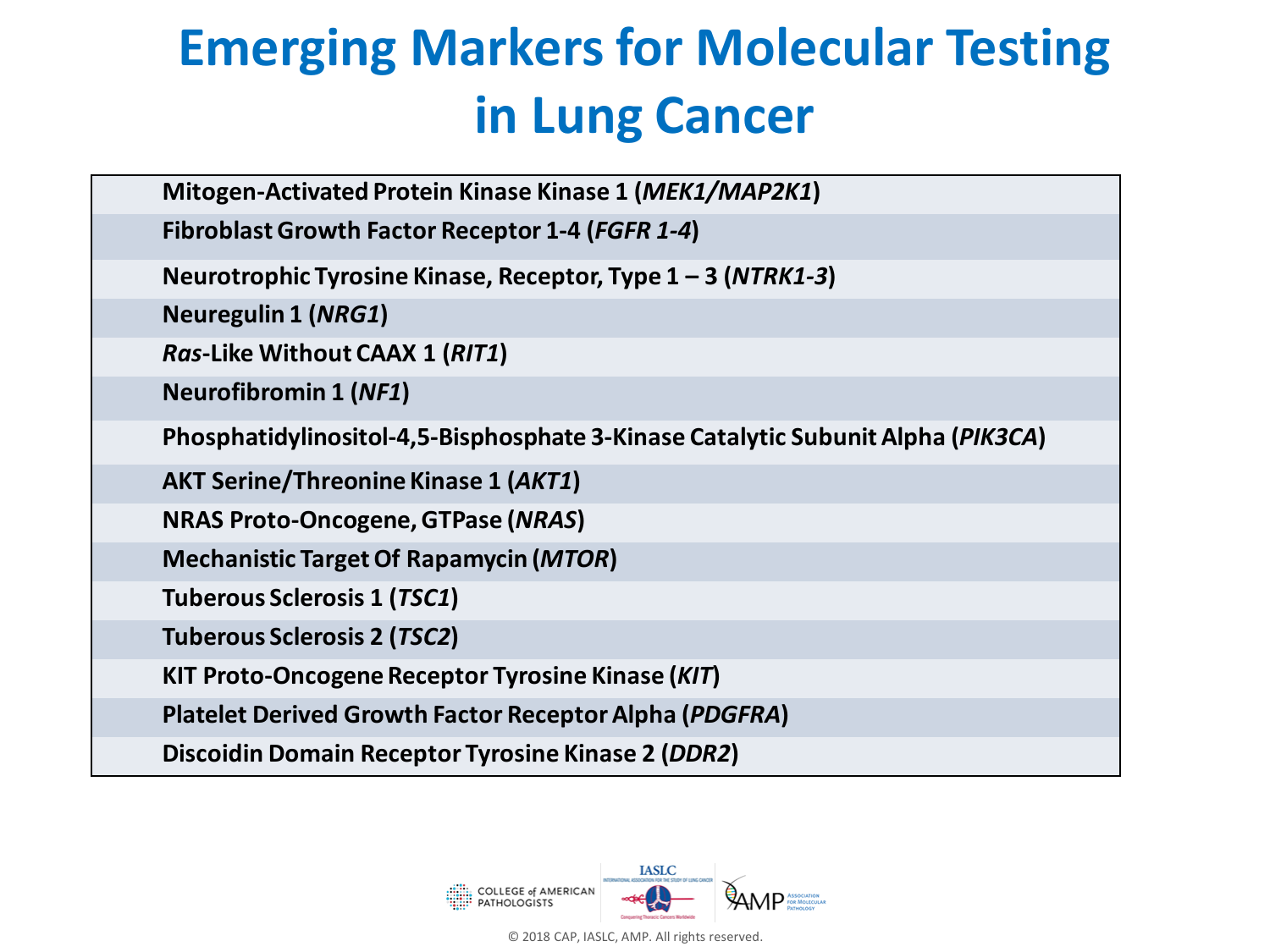# **What is the role of testing to select patients for treatment with immunomodulatory therapies?**

**Opinion:** Samples should be preserved for assessment of biomarkers that predict response to immunomodulatory therapies (e.g., *PD-1* and *PD-L1*), in accordance with the labeling requirements of the drugs under consideration.

*Because of the lack of firm evidence supporting specific methodology or agents, we cannot make evidence-based recommendations regarding testing for these drugs in this guideline.* 

*A subsequent practice guideline is being planned to focus specifically on evidence-based assessment of methods for selecting patients to receive immunomodulatory therapies.*

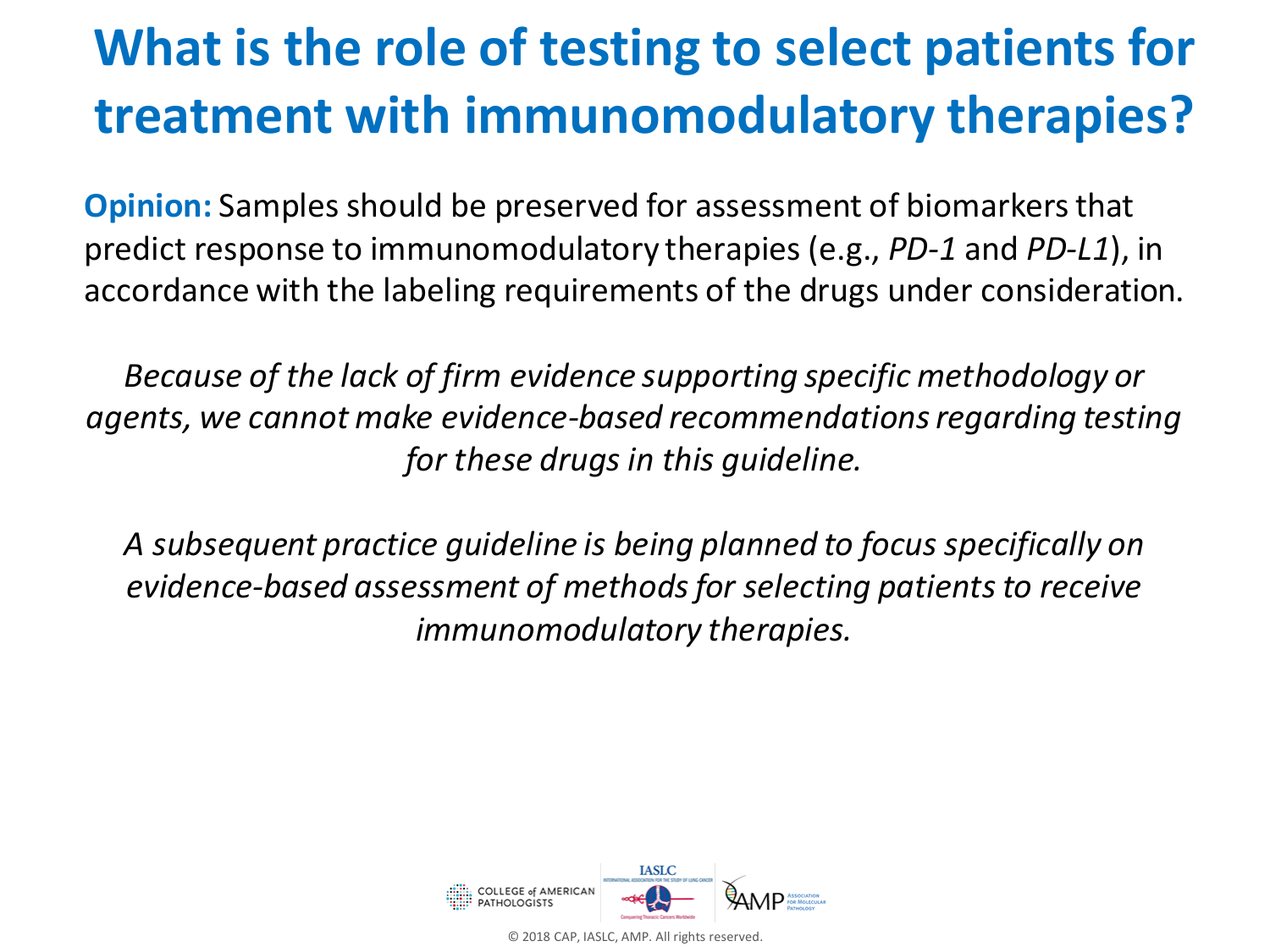



#### **Guideline Development Team**

#### **Co-Chairs**

**Philip T. Cagle, MD (CAP) Yasushi Yatabe, MD, PhD (IASLC) Neal I. Lindeman, MD (AMP)**

#### **Expert Panel Members**

**CAP: Keith Kerr, MD, Mary Beth Beasley, MD, Sanja Dacic, MD, PhD, & Eric Bernicker, MD**

**IASLC: Erik Thunnissen, MD, PhD, Marc Ladanyi, MD, Ming S. Tsao, MD, & Benjamin Solomon, MBBS, PhD**

**AMP: Dara L. Aisner, MD, PhD, Lynette Sholl, MD, Maria E. Arcila, MD & David J. Kwiatkowski, MD, PhD**

#### *Steering Committee*

**Jan A. Nowak, MD, PhD (CAP), Fred R. Hirsch, MD, PhD (IASLC),** 

**Neal I. Lindeman, MD (AMP)**





#### **Advisory Panel Members**

David Yankelevitz, MD Mark G. Kris, MD Anthony John Iafrate, MD, PhD Tony Mok, MD Charles A. Powell, MD Dhananjay Chitale, MD Timothy Allen, MD, JD Pasi Jänne, MD, PhD Lukas Bubendorf, MD Juan-Sebastian Saldivar, MD Antonio Marchetti, MD Ed Cibas, MD Paul A. Bunn, Jr. MD Suresh Ramalingam, MD Natasha Rekhtman, MD, PhD Federico Cappuzzo, MD, PhD Tetsuya Mitsudomi, MD Yi-long Wu, MD Bonnie Addario Kim Norris Julia Bridge, MD Marina Nikiforova, MD Marileila Varella Garcia, PhD

#### **Staff**

Christina Ventura, MLS (ASCP) - CAP Lisa Fatheree, SCT(ASCP) – CAP Carol Colasacco, MLIS, SCT(ASCP) - CAP Murry Wynes, PhD - IASLC Pia Hirsch - IASLC Robyn Temple-Smolkin, PhD – AMP Mrudula Pullambhatla, MS - AMP Lesley Souter, PhD - Methodologist